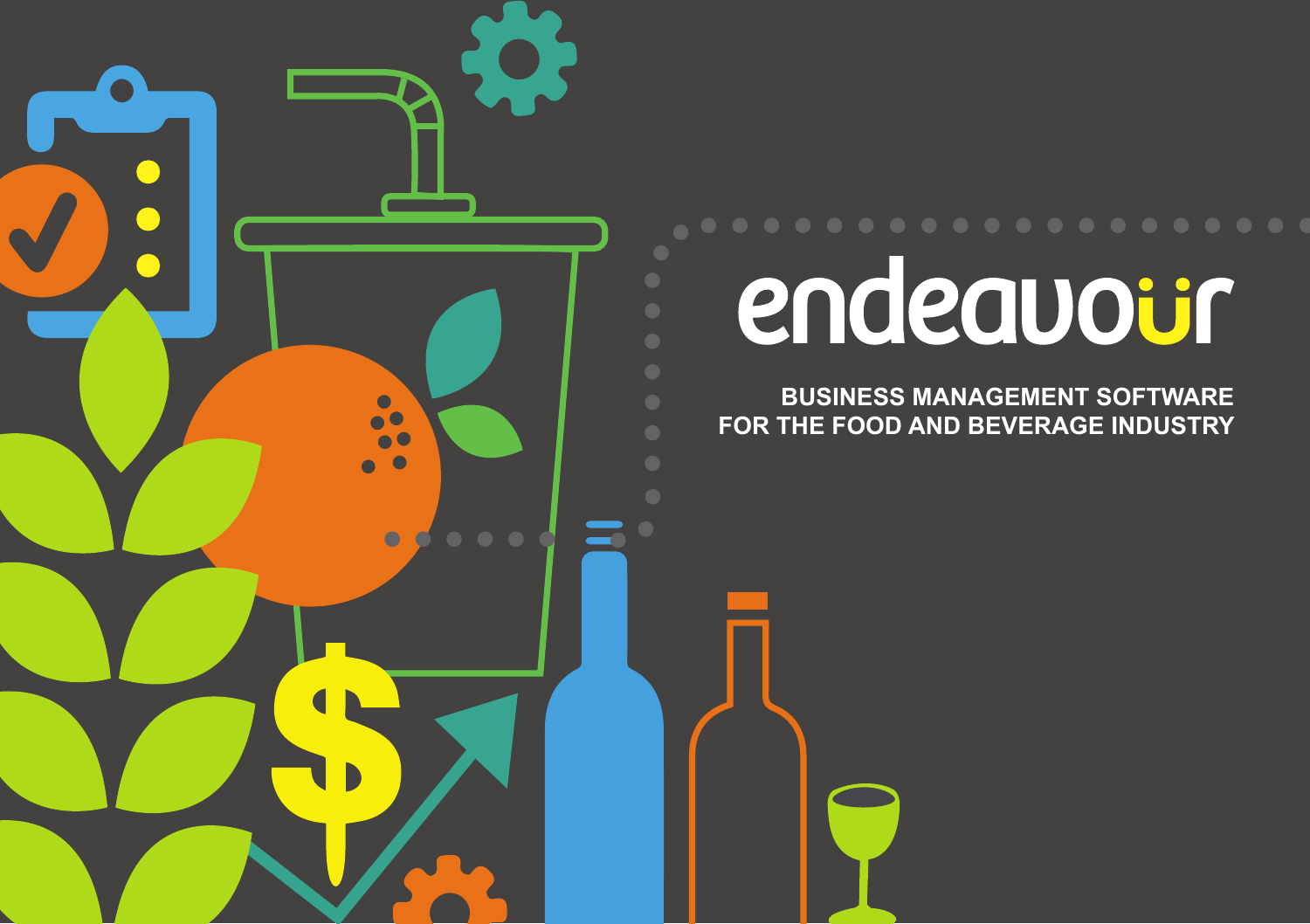

MYOB Greentree and MYOB Advanced are financial management software solutions with the ability to add modules to expand the system across the business as you grow, making cost-effective, flexible solutions suited to the needs of your business. \*MYOB Greentree feature

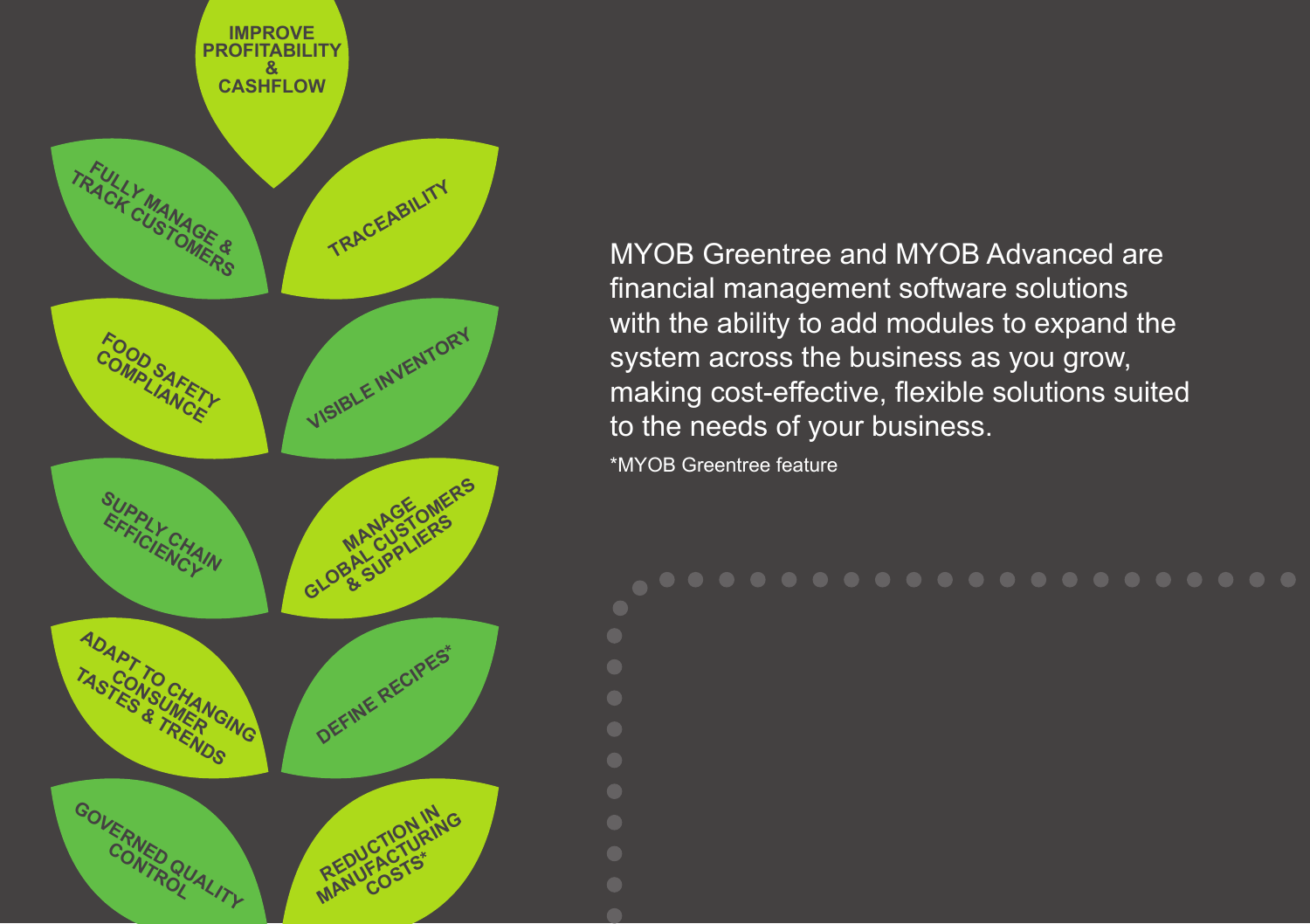# **IMPROVE PROFITABILITY**

### **Implement effective ERP software to optimise profits**

**Scalable, cost-effective and suited to your business requirements, MYOB ERP Software introduces automation and efficiency to every business process that will ultimately improve profitability**

## **SUPPLY CHAIN, WAREHOUSE & INVENTORY MANAGEMENT**

**Take full control of your warehouse for the highest possible return**

**•Easily manage inventory** - improved visibility into inventory to better manage products/stock for the highest return

**•Improve profitability -** monitor and track: wastage/spoilage; seconds handling; expiry-date management; sell by dates and best lines/products

**•Improve return on investment** - ensure stock on hand achieves highest value via true margins, warehouse space value, historical purchase history

**•Improve efficiency -** allow separate divisions of the business to work from the same platform ensuring correct orders filled on time, every time

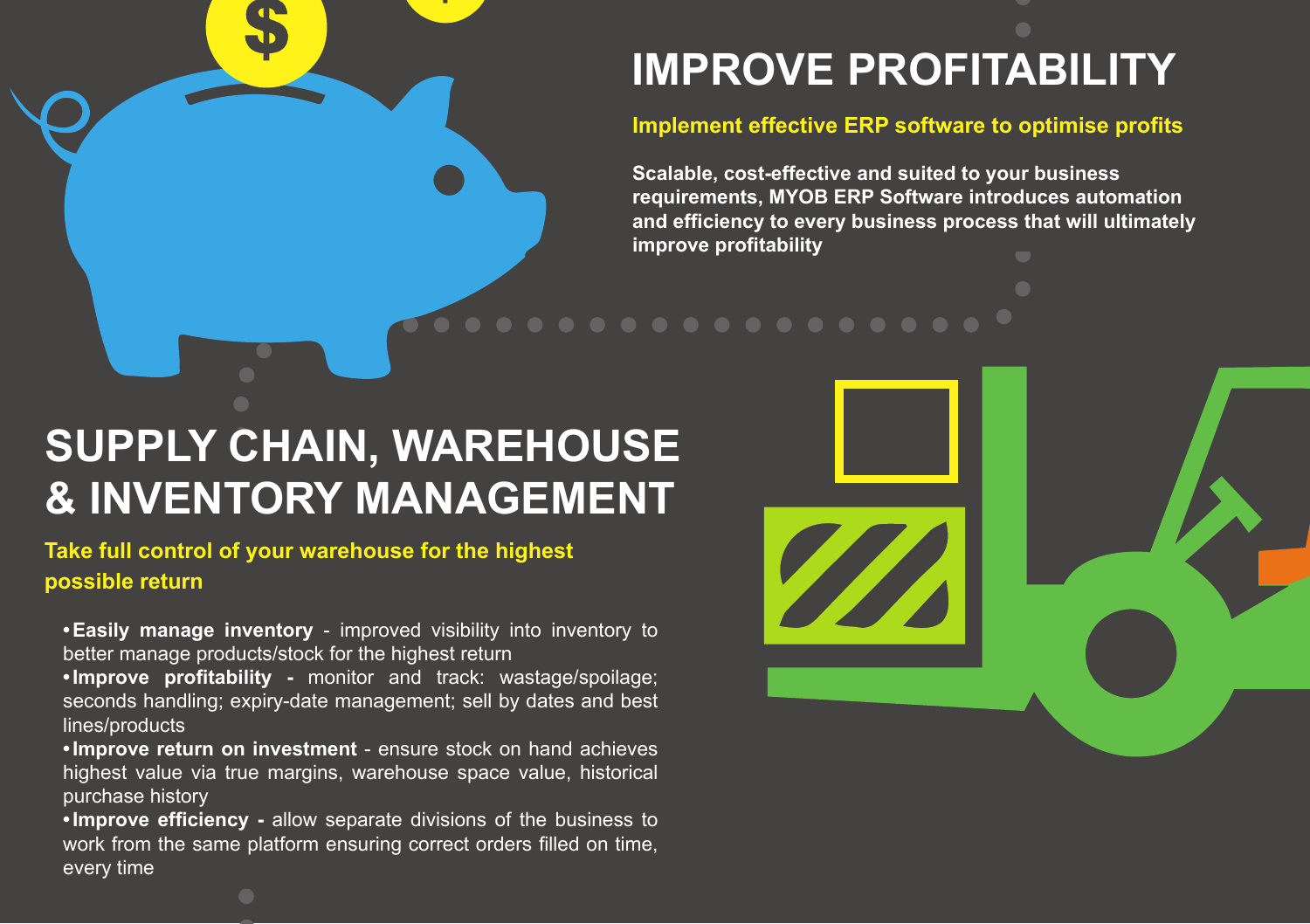## **HEALTH, SAFETY & COMPLIANCE**

## **Minimise the risk of health and safety scares**

**•Manage compliance requirements** - ensure your team has the correct resources to manage and prove compliance **•Full traceability** - quickly and effectively trace all items from raw materials/produce to the end customer

**•Governed Quality Control Management** - avoid costly recalls and health scares with an approvals and alerts process to remind and notify correct staff

## **MANUFACTURING**

## **Ensure the most efficient use of resources**

**•Flexible recipe templates** - process and manufacture a consistently high standard of good with flexibility to substitute raw materials **•Streamlined efficient process** - linked inventory management to manufacturing to adjust stock levels, monitor wastage/spoilage and handle seconds if necessary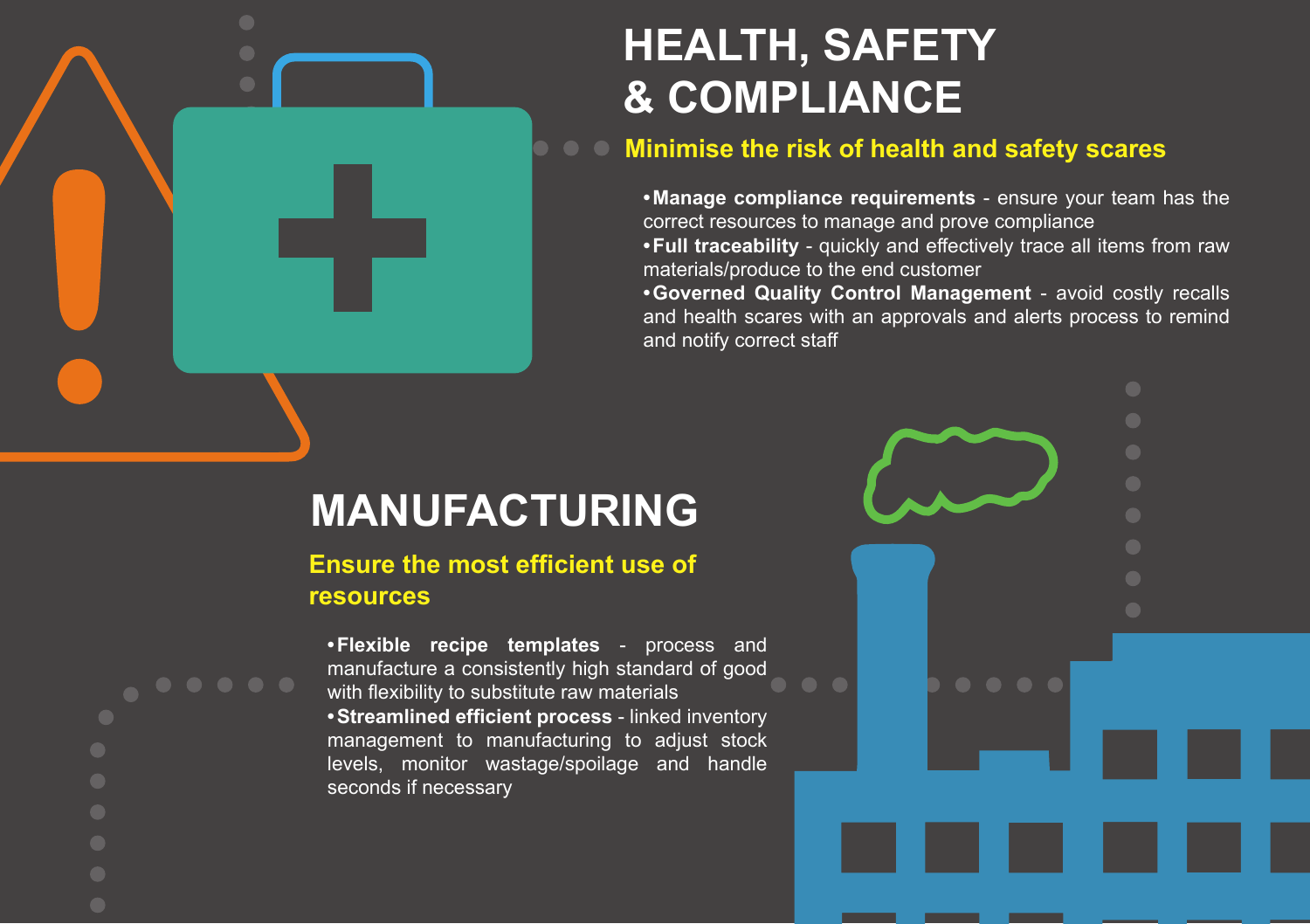# **PROCUREMENT**

**Order, purchase and receive the right goods at the right time for the best price**

**•Efficient order process** - Full supplier management with orders and shipments tracked and coordinated through the system

**•Seamlessly handle imports** - ensure processes are correctly handled to clear goods as quickly and efficiently as possible

## **SALES / CUSTOMER MANAGEMENT**

**Achieve highest possible revenue return through effective sales and customer management** 

**•Efficient selling** - sales staff can access sales and inventory information from any device regardless of their location to sell goods on hand for the best price **•Customer management** - manage contracts for higher retention, spot opportunity to add value, manage claims, rebates and volume discounts

# **COST / PRICING**

**Critical for retaining competitive advantage: control costs and set optimum prices**

**•Control costs** - accurately calculate landed costs, including freight and exchange rates as well as costs across complex activities and divisions of the business **•Price competitiveness** - Full visibility into costs to set prices and ensure best prices offered every time